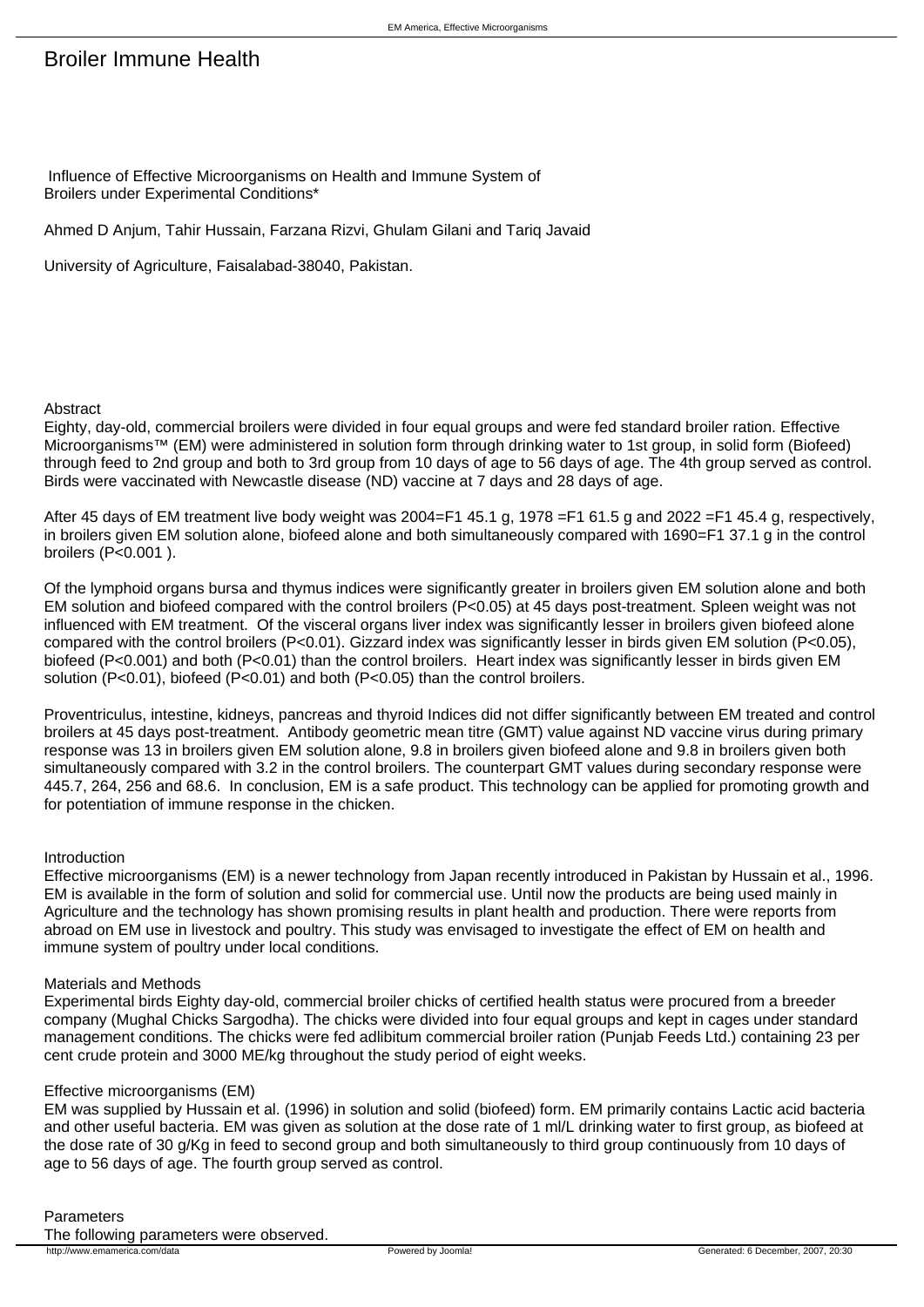## 1. Weekly live body weight.

- 2. Feed consumption and feed conversion ratio.
- 3. Organ weights at four weeks and eight weeks of age.
- 4. Antibody titre after primary and booster vaccination with Newcastle disease vaccine virus

(LaSota strain, Bioteke Italy).

## Results

#### Live body weight

Live body weight in experimental broilers is given in Table 1. It was significantly greater in broilers given EM solution alone or biofeed alone than the control from 4th week posttreatment onward (P<0.001). Whereas live body weight was significantly greater in broilers given both EM solution and biofeed simultaneously than the control broilers from 3rd week post-treatment onward (P<0.001). At the end of 45 days of treatment live body weight was 18.6 percent, 17 percent and 19.6 percent greater, respectively, in broilers given EM solution alone, biofeed alone and both simultaneously than the control broilers. Net weight gain in the three respective treatments was 1912 g, 1884 g and 1919 g compared with 1596 g in the control broilers.

## Feed conversion ratio

Feed consumption was 5.11 kg in broilers given EM solution, 5.12 kg in broilers given biofeed and 5.18 kg in broilers given both simultaneously compared with 4.93 kg in the control. Feed conversion ratio was 2.55 in broilers given EM solution, 2.59 in broilers given biofeed and 2.56 in broilers given both simultaneously compared with 2.92 in the control.

# Lymphoid organs

Actual weight of bursa and thymus and their indices were significantly greater in EM treated broilers compared with the control (Table 2, P<0.05). Actual weight of spleen was significantly greater in EM treated broilers compared with the control (P<0.05) but its index did not differ significantly between EM treated broilers and the control (Table 2).

## Visceral organs

Table 3 shows that actual weight of liver was significantly greater in EM treated broilers compared with the control but liver index was significantly lesser in EM treated broilers compared with the control (P<0.05). Actual weight of proventriculus was significantly greater in EM treated broilers compared with the control (P<0.05) but its index did not differ significantly between EM treated broilers and the control. Actual weight of gizzard did not differ significantly between EM treated broilers and the control but gizzard index was significantly lesser in EM treated broilers compared with the control (P<0.05). Actual weight of intestine and its Index did not differ significantly between EM treated broilers and the control. Actual length of intestine was significantly lesser in EM treated broilers compared with the control (P<0.01). Actual weight of pancreas was significantly greater in EM treated broilers compared with the control (P<0.05). Pancreas index did not differ significantly between EM treated broilers and the control. Actual weight of kidney and its index did not differ significantly between EM treated broilers and the comrol. Actual weight of heart did not differ significantly between EM treated broilers and the control. Heart index was significantly lesser in birds given EM solution (P<0.01), biofeed (P<0.01) and both (P<0.05) than the control broilers. Actual weight of thyroid and its index did not differ significantly between EM treated and control broilers at 45 days post-treatment.

## Antibody titre

Primary and secondary immune responses, in terms of antibody geometric mean titre (GMT) were determined against Newcastle Disease (ND) vaccine virus. GMT values during primary response were 13 in broilers given EM solution alone, 9.8 in broilers given biofeed alone and 9.8 in broilers given both simultaneously compared with 3.2 in the control broilers. The counterpart GMT values during secondary response were 445.7, 264, 256 and 68.6.

## Discussion

Effective micro-organisms were administered to broiler chicks in the form of "EM solution" "biofeed" and "both simultaneously" to study their effect on health and immune response of broiler chicks. Live body weight was significantly greater in all EM treated groups compared with the control (Table 1, P<0.001). It confirms growth promoting activity of EM as reported by other workers (Hussien and El-Ashry, I991; Ahmad, 1996; Hussain 1996). The better weight gain in EM-treated broilers could be related to better digestibility of crude protein and crude fiber (Hussain, 1996). Interestingly, the increase in live body weight was also accompanied with a significant decrease in offal weight i.e., of liver index (P<0.05), gizzard index (P<0.01), intestinal weight index, intestinal length index (P<0.05). kidneys index (P<0.05) and heart index (P<0.01) (Table 3). In Pakistan there are numerous antibiotics widely used as growth promoters but all have associated risks of drug residues and drug resistance. The EM appears to be a safe growth promoter without any associated risks.

Of the visceral organs the decrease in heart index is of particular interest and needs further consideration. This has also been observed in a previous experiment (Ahmad, 1996). Heart enlargement is a common disease in humans. If constituents of the EM responsible for heart enlargement can be determined and purified, further research may indicate if